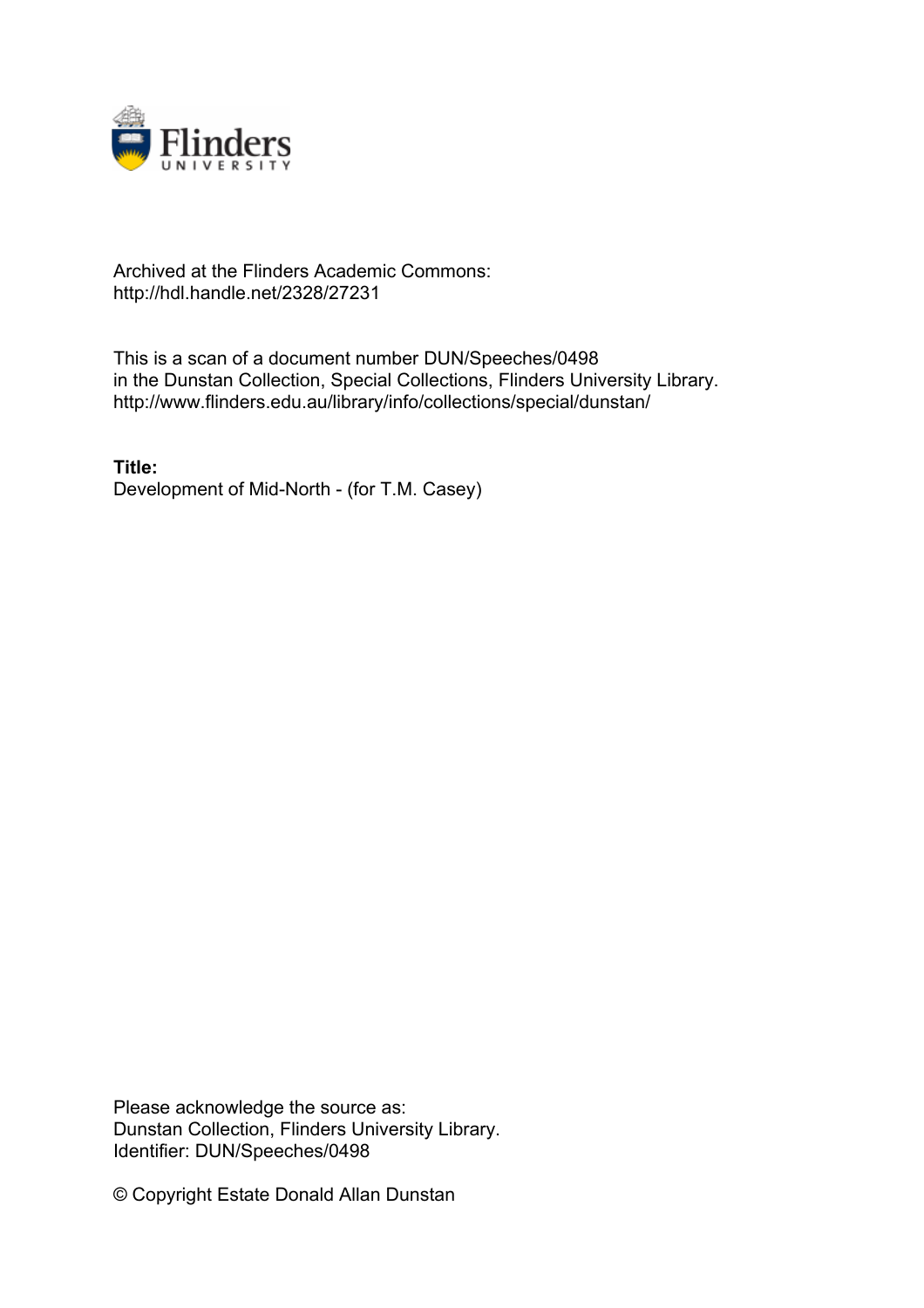The development of the mid north and the far north of South Australia at the moment must depend upon the known resources of the area. Given the known resources the development of Industry In the area must relate entirely to the known economic potential of the area. It would be quite wrong to suggest that industry could he artificially placed in the northern areas of the State - industry not i\* • *i*  related to the resources which are now known to be there. What are the industrial possibilities? There will be an extension of standard gauge lines in South Australia and of the line from Port Augusta to Whyalla so that one can anticipate a build-up of work by the Commonwealth Railways. This will mean some expansion of Commonwealth Railways activities in Port Augusta. There will also be an extension of industry at Whyalla with the development of high labour use industries and consumer durable industries in an area which can providd. industrial know-how and a stable work force as well as easy transport.

The major development in Whyalla, of course, will come with an expansion of the shipyards and continued processing of iron ore. Otherwise the development of the North, exoept in mining is likely to come in agriculture, horticulture, and the pastoral <del>industry</del> we collections, Flinders Resultance in agriculture